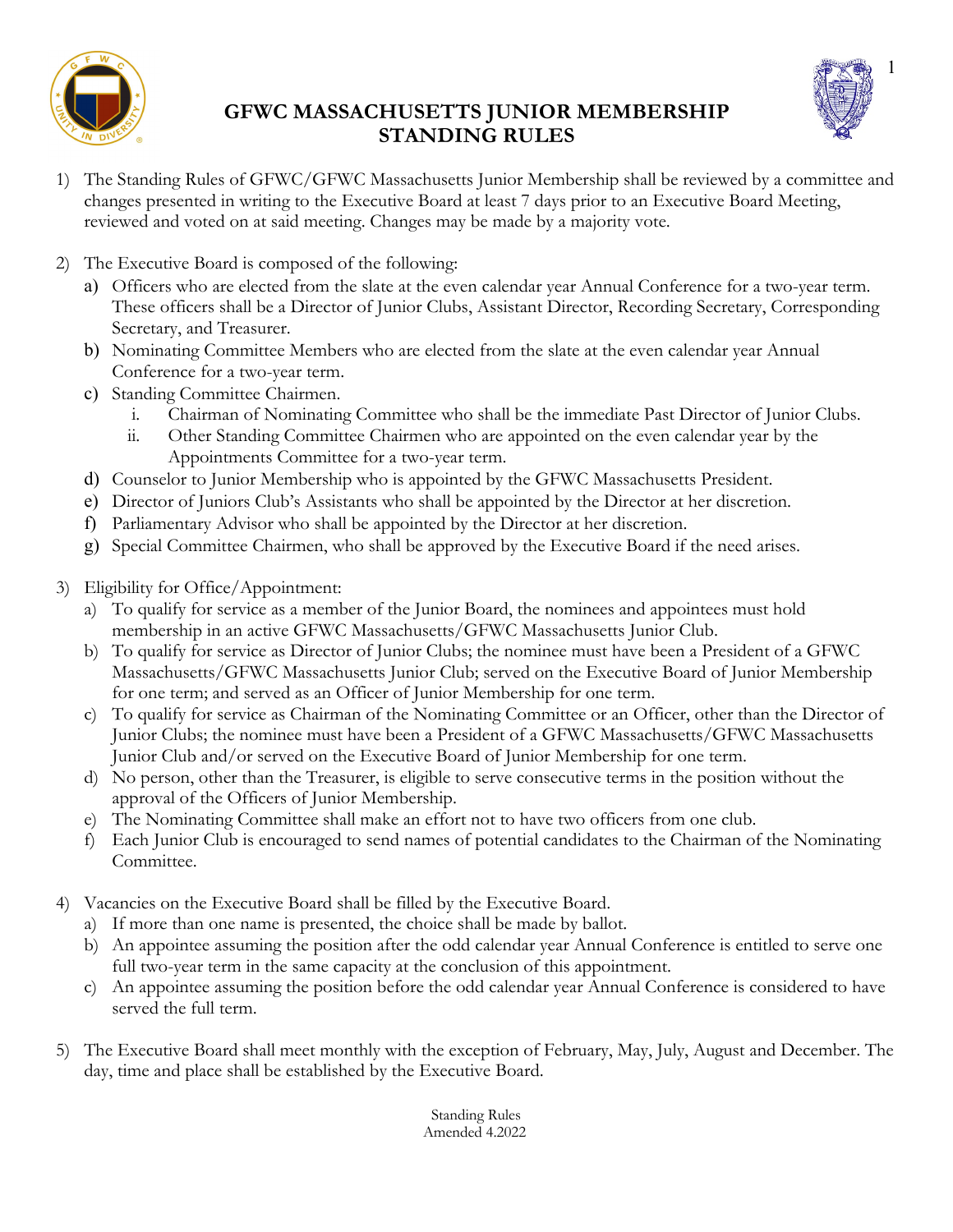- a) All Executive Board Members shall attend all meetings. If unable to attend, they must notify any State Officer of Junior Membership.
- b) Traveling companions of Executive Board members may attend the Board meetings, at discretion of the Director of Junior Clubs. They shall have no voice or vote.
- 6) The Appointments Committee shall be composed of the Officers of Junior Membership and Nominating Committee Chairman. The Director-Elect of Junior Clubs shall serve as the Chairman. The Committee will meet in January of the even calendar year, unless otherwise arranged.
	- a) This Committee shall be responsible for appointing the following Standing Committee Chairmen on the Executive Board for the next term: the Community Service Programs and Advancement Areas as defined by GFWC, GFWC Signature Program: Domestic Violence Awareness and Prevention, GFWC Junior Special Program: Advocates for Children, Meetings, Webmaster, and other committees as necessary. The Appointments Chairman is responsible for confirming appointment with each of the chairmen.
	- b) Appointments are for a two-year term only. If no willing, qualified candidate exists, the Appointments committee may re-appoint a chairman for a second two-year term.
- 7) Membership
	- a) There are the following types of membership in Junior Clubs:
		- i. Active or Sustaining Members who must be included in dues-paying membership figures.
		- ii. Inactive or Honorary members who are not included in dues paying figures. Any inactive or honorary members may participate in GFWC Massachusetts or GFWC contests by paying \$15 Federation dues.
	- b) There are two Membership Classifications of Junior Clubs:
		- i. Active clubs, which shall pay to the Treasurer of GFWC Massachusetts annual per capita state dues of ten dollars (\$10.00) for GFWC Massachusetts and fifteen dollars (\$15.00) for GFWC dues. Annually three dollars (\$3.00) of State dues shall be returned to Junior Membership and seven dollars (\$7.00) shall be retained by GFWC Massachusetts.
		- ii. Associate clubs, which shall pay to the Treasurer of GFWC Massachusetts annual per capita state dues of ten dollars (\$10.00) for GFWC Massachusetts. Annually three dollars (\$3.00) of State dues shall be returned to Junior Membership and seven dollars (\$7.00) shall be retained by GFWC Massachusetts. Associate Clubs may elect membership in GFWC by paying GFWC per capita annual dues of fifteen dollars (\$15.00). Members of Associate clubs, which are not members of GFWC, may not hold an elective office or enter GFWC contests.
	- c) Resignation of Clubs:
		- i. Any club may be dropped from the State Federation by the action of the State Junior Executive Board for any reason which would have prevented its admission or for non-payment of dues.
		- ii. Dues to GFWC Massachusetts shall be payable no later than the deadline established by GFWC Massachusetts bylaws. Dues remaining unpaid shall be reported to the Executive Board. By majority vote of the Board present and voting, the names of such clubs or organizations shall be dropped from membership seven days after notification of this action.
		- iii. Any club desiring to resign from the GFWC/GFWC Massachusetts shall do so before Dec  $31<sup>st</sup>$  or be responsible for the current year's dues. Such request must be made by a two-thirds vote at the regular business meeting of the club, provided that written notice of the proposed resignation has been sent to each member of the club at least 10 days before the vote is taken. Prior to said vote the Assistant Director/Membership Chairman and Director of Junior Clubs should be invited to a club meeting. A letter of notification shall be sent to the Corresponding Secretary of Junior Membership for action. Following affirmative action, the club will be notified and requested to disperse all assets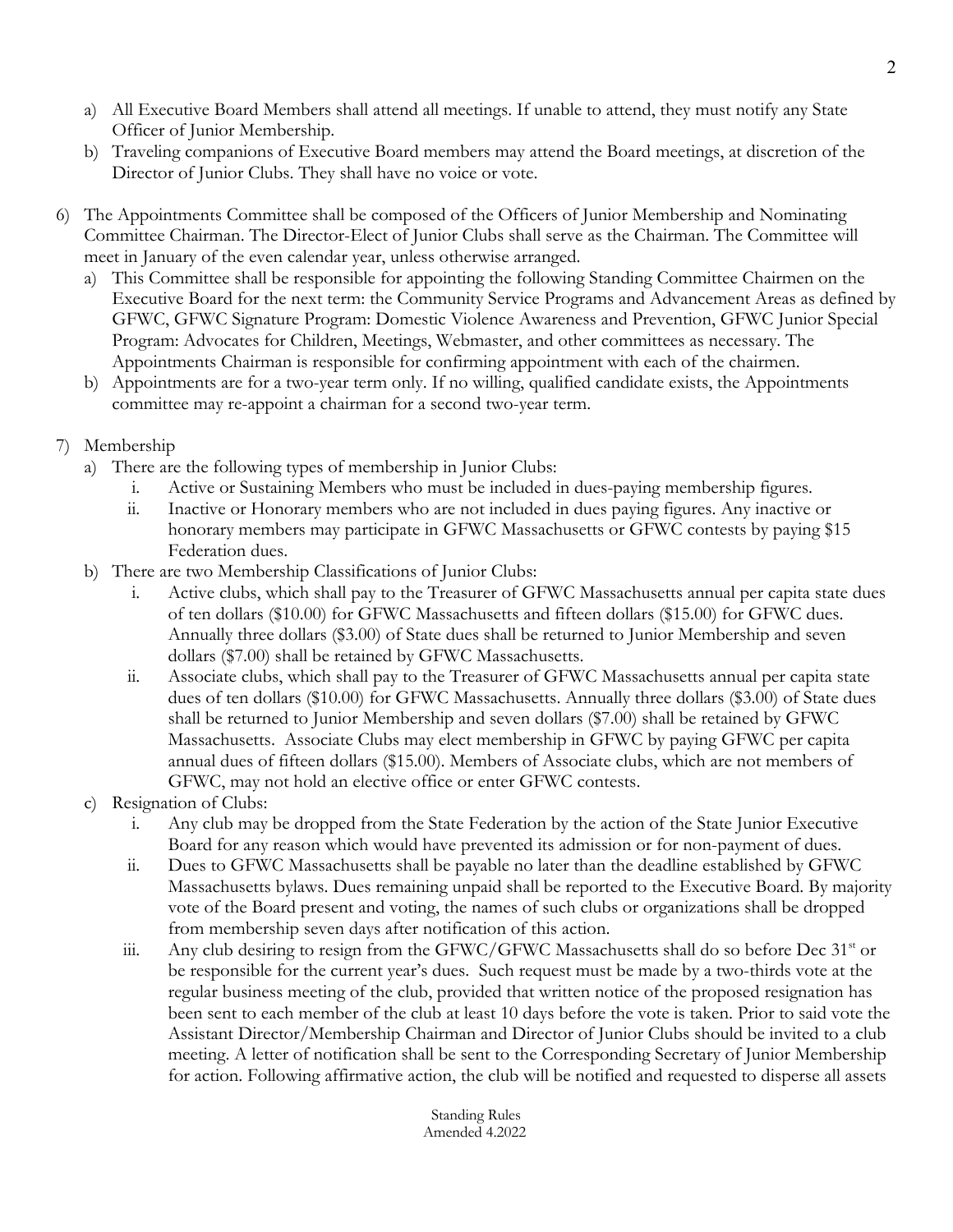and file club records of the past two years with the Recording Secretary of Junior Membership, unless continuing as an active non-federated club.

- iv. A club having resigned or been dropped from Federation (GFWC Massachusetts) may be reinstated by a two-thirds vote of the Junior Executive Board.
- 8) The Executive Board of Junior Membership shall submit an annual budget to the GFWC Massachusetts Council for approval no later than June 1 of each year.
- 9) Voting on issues that require final action before the next business meeting may be conducted via email with the authorization of the Director of Junior Clubs. The requirements are as follows:
	- a) All members have electronic access.
	- b) The Director of Junior Clubs shall present the motion and define the time frames.
	- c) A brief explanation of the reasons of the time sensitive situation will be included.
	- d) Inclusion of all members in the discussion e.g. by using the 'reply all' button in email
	- e) A quorum of members must participate in the vote.
	- f) All members will be permitted to view votes.
	- g) The final results will be announced by the Director via email and again at the next scheduled business meeting and thus recorded in the minutes.

## **DUTIES OF OFFICERS DIRECTOR OF JUNIOR CLUBS**

- She shall preside at all meetings of Junior Membership and the Executive Board.
- She shall perform other duties as usually pertain to the office of president.
- She shall be the official delegate of Junior Membership to the GFWC Convention, GFWC Board of Director Meetings, the New England Conference and Executive Board Meetings and the Fall, Mid-Winter, and the Annual Meetings of the GFWC Massachusetts.
- She shall sign checks in the event of a vacancy in the office of Treasurer or in her prolonged inability to serve.
- She shall be responsible to organize and publish *Information Please* and *Information Please Supplements* and approve all pages before publication.
- She shall submit articles to promote Junior Membership to the GFWC Massachusetts state newsletter.
- She shall determine the dates of Junior Conferences and submit to GFWC Massachusetts Council in May for approval.
- She shall have approval of all official mailings.
- She shall appoint two members to serve on the Standing Rules Review Committee by June 30th each year.
- She shall serve on the Appointments Committee.
- She shall appoint the following: Director's Assistants, Parliamentary Advisor, Dean of Chairmen.
- She shall serve as a voting member of Council for GFWC Massachusetts.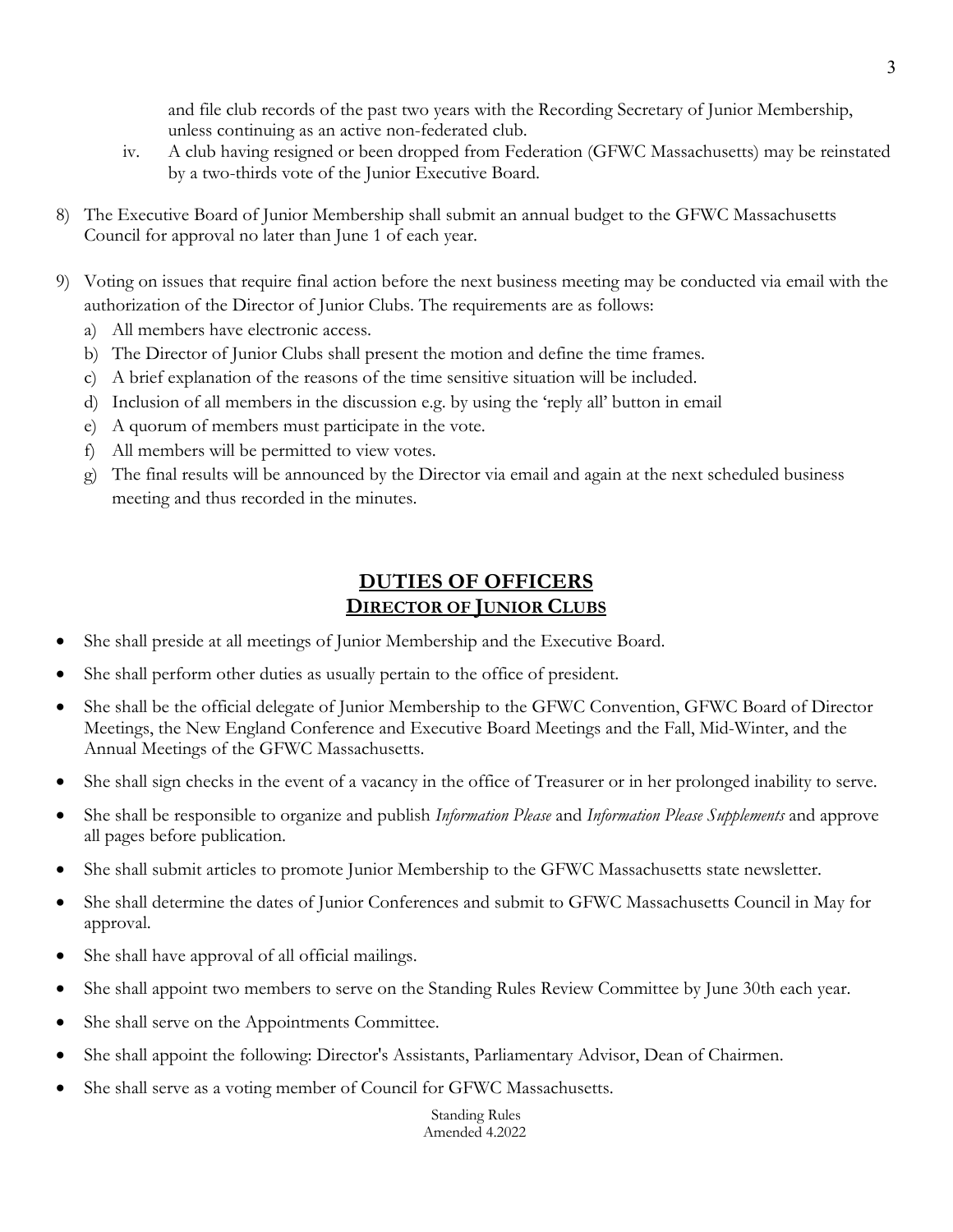#### **ASSISTANT DIRECTOR**

- She shall be Chairman of Membership.
- She shall be Chairman of Programs and Activities, Membership programs and contests.
- She shall act in place of the Director of Junior Clubs in case of her absence or inability to serve.
- She shall assist the Director of Junior Clubs in the organization of *Information Please*.
- She shall serve on the Appointments Committee.
- She shall become the Junior Director-Elect on November 1st of the odd calendar year with all the duties and responsibilities of the Assistant Director.

#### **RECORDING SECRETARY**

- She shall be the Chairman of Leadership.
- She shall keep accurate minutes of all meetings of Junior Membership and the Executive Board.
- She shall be responsible to post a copy of the minutes of each meeting to the website prior to the next Executive Board Meeting.
- She shall be Chairman of the Standing Rules Review Committee.
- She shall assist the Director of Junior Clubs in the organization of *Information Please*.
- She shall serve on the Appointments Committee.

#### **CORRESPONDING SECRETARY**

- She shall have charge of all correspondence pertaining to Junior Membership.
- She shall be Refreshment Committee Chairman.
- She shall be in charge of the official letterhead template.
- She shall assist the Director of Junior Clubs in the organization of *Information Please*.
- She shall serve on the Appointments Committee.

#### **TREASURER**

- She shall be the chairman of the Community Improvement Program.
- She shall have charge of funds including those collected by chairmen.
- She shall compile a financial report and post it to the website prior to the next Junior Executive Board meeting.
- She shall prepare the budget for the Junior Executive Board to approve prior to the June 1<sup>st</sup> deadline.
- She is authorized to purchase Junior Club President pins, traditional outgoing Director's pin and other pins and charms when needed.
- She shall pay the subscription fee for *CLUBWOMAN Magazine* for the Director of Junior Clubs.
- She shall assist the Director of Junior Clubs in the organization of *Information Please*.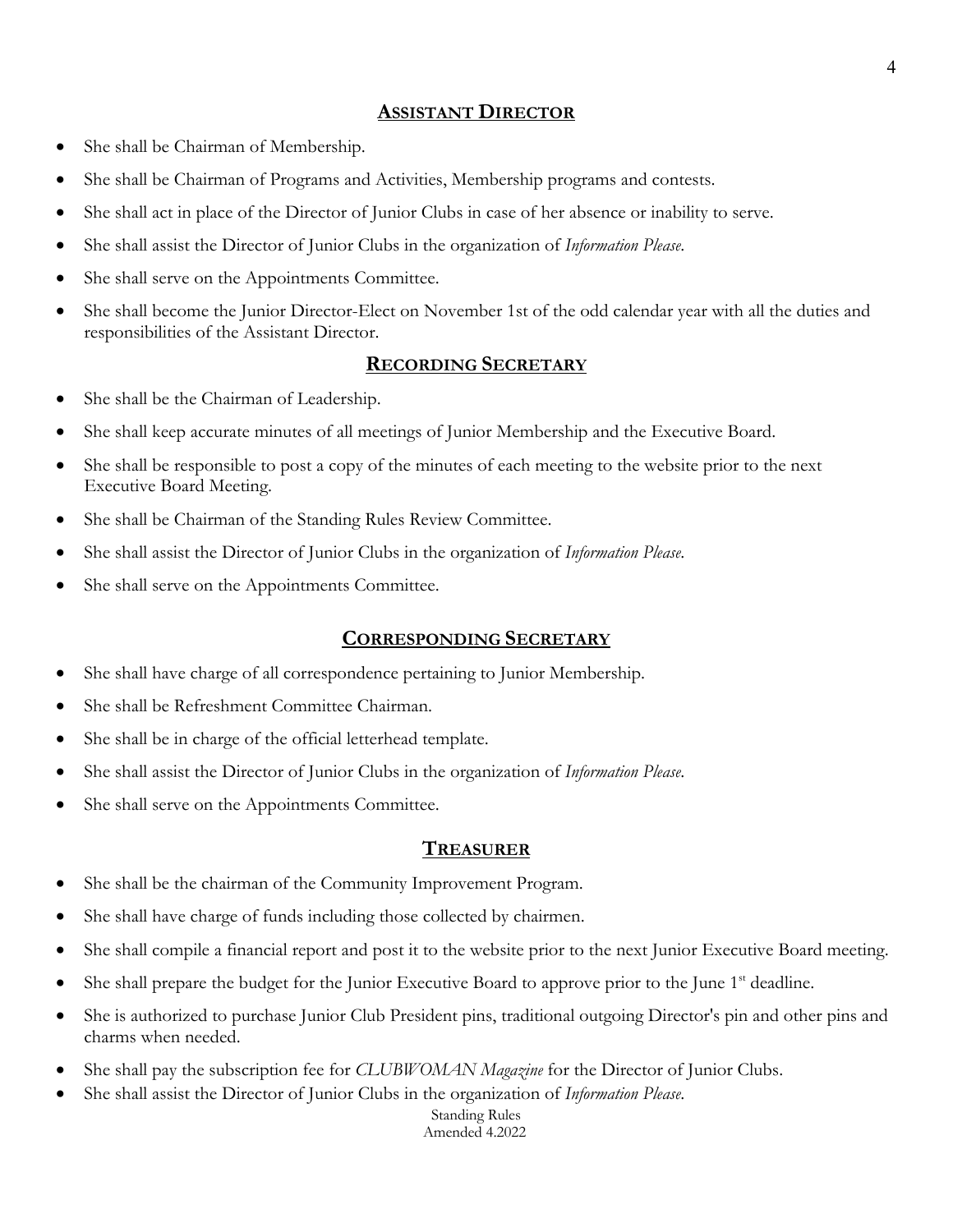She shall serve on the Appointments Committee.

#### **ALL OFFICERS**

- Each officer shall prepare an annual report to be given at Annual Conference. A copy shall be filed with the Recording Secretary for the permanent record.
- All officers shall plan the format of the Junior State Conferences. These plans shall be presented to the Executive Board for approval.

## **DUTIES OF THE NOMINATING COMMITTEE**

- A member of the Nominating Committee shall be required to familiarize herself with the by-laws of GFWC Massachusetts and especially with Article IX pertaining to Junior Membership and with Article XI concerning Nominations and Elections.
- She should attend any club meetings in her District to which she is invited.
- She should attend all Junior Membership Conferences. She shall be noted as a State Delegate to those conferences.
- She should be well informed and constantly on the lookout for people in her District possessing the qualities necessary for leadership.
- She should be prepared to speak on nominations and leadership in her District.
- No member of the Nominating committee should offer anyone a nomination. Nominations shall be the decision of the Nominating Committee.
- The Chairman of the Nominating Committee shall:
	- a) Be a member of the Executive Board of Junior Membership.
	- b) Be a member of the Appointments Committee.
	- c) Be responsible for distribution and recording results of the Interest Surveys. All surveys received shall be made available to the Appointments Committee.
	- d) Meet her committee as needed.
	- e) Appoint a secretary to record the proceedings of committee meetings.
	- f) Issue a hardcopy or email invitation to accept nominations.
	- g) Announce at the Executive Board meeting in January (of each even calendar year) all of the candidates who have accepted nominations for the next term.
	- h) Email the slate of Officers and Nominating Committee Members to all Executive Board members and club presidents immediately following the January Executive Board Meeting of the even calendar year. Further nominations must be submitted to the Chairman of the Nominating committee in the even calendar year by February  $1<sup>st</sup>$  when all nominations will be closed.
	- i) Announce the final slate of Officers and Nominating Committee members at the Junior Executive Board meeting in March of the even calendar year. Email final slate to Director of Junior Clubs, Director-elect and Recording Secretary. One copy to be retained for the Committee file.
	- j) Should there be more than one nominee, the Nominating Committee Chairman will prepare a ballot and appoint three tellers prior to the Annual Conference.

# **DUTIES OF A STATE CHAIRMAN**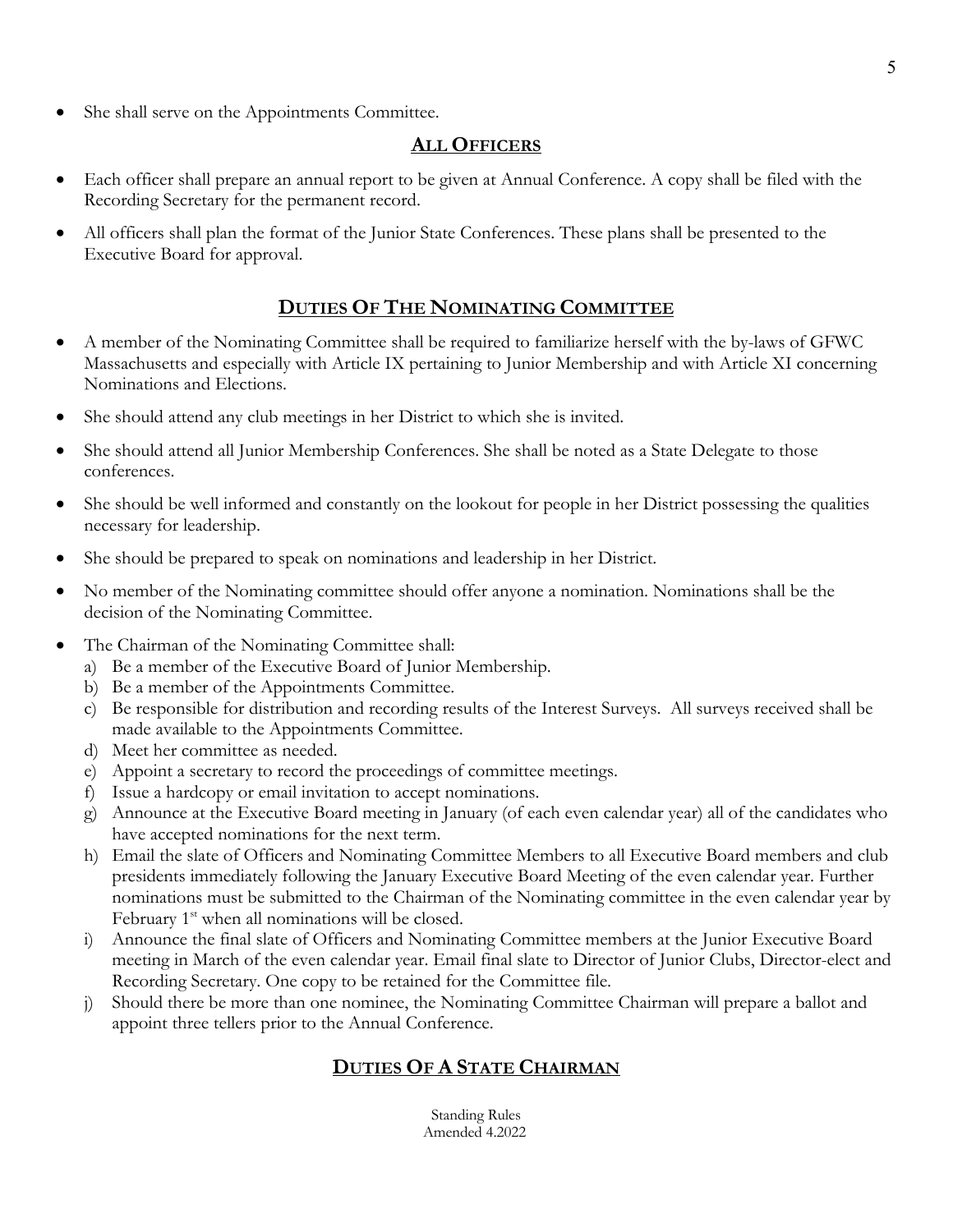- She shall attend all Executive Board Meetings and be prepared to make a report.
- She shall prepare material for her pages in *Information Please*. This shall be emailed to the Director of Junior Clubs and webmaster at the date set by the Officers of Junior Membership.
- She shall attend all Junior Membership Conferences. She shall be noted as a State Delegate to those conferences.
- She should be ready to give information concerning her program area at all conferences and meetings when requested.
- She shall be ready to recommend speakers in her program area.
- She shall attend and speak at Junior club meetings when invited.
- She shall keep a file of the materials passed on to her by the preceding State Chairman, including copies of Junior chairman reports, State program area winners, and synopsis of clubs' activities, and should add such material to it as she deems advisable. This file should be passed to her successor following the Annual Conference.
- She shall be constantly on the lookout for ways to implement the work of her program area.
- She shall be thoroughly familiar with the program area materials that are sent out from the GFWC and GFWC Massachusetts.
- She shall compile a program summary of Junior Membership clubs' accomplishments, in accordance with the accepted format, by the due date. She shall send copies of this program summary to the Director of Junior Clubs. She shall work with her GFWC Massachusetts counterpart to compile the state award for her program area.
- She shall present awards at the Annual Conference. Copies of presentations shall be distributed to the Recording Secretary and the Director of Junior Clubs.
- By March Executive Board Meeting she shall submit to the Dean of Chairman the chairman's report rating form for her program area. By April 1<sup>st</sup> she shall submit a list of certificate and citation recipients to the Director of Junior Clubs.
- All correspondence representing Junior Membership must be approved by the Director of Junior Clubs. Must include appropriate letterhead and/or signature.

# **GFWC MASSACHUSETTS JUNIOR MEMBERSHIP RICKY GOMES MEMORIAL SCHOLARSHIP**

## **SECTION I**

1) The GFWC Massachusetts Ricky Gomes Memorial Scholarship has been established to provide an annual award to a member of GFWC Massachusetts Junior Membership, and/or the son or daughter of a GFWC Massachusetts Junior member, who shall meet the necessary qualifications as stated in the scholarship.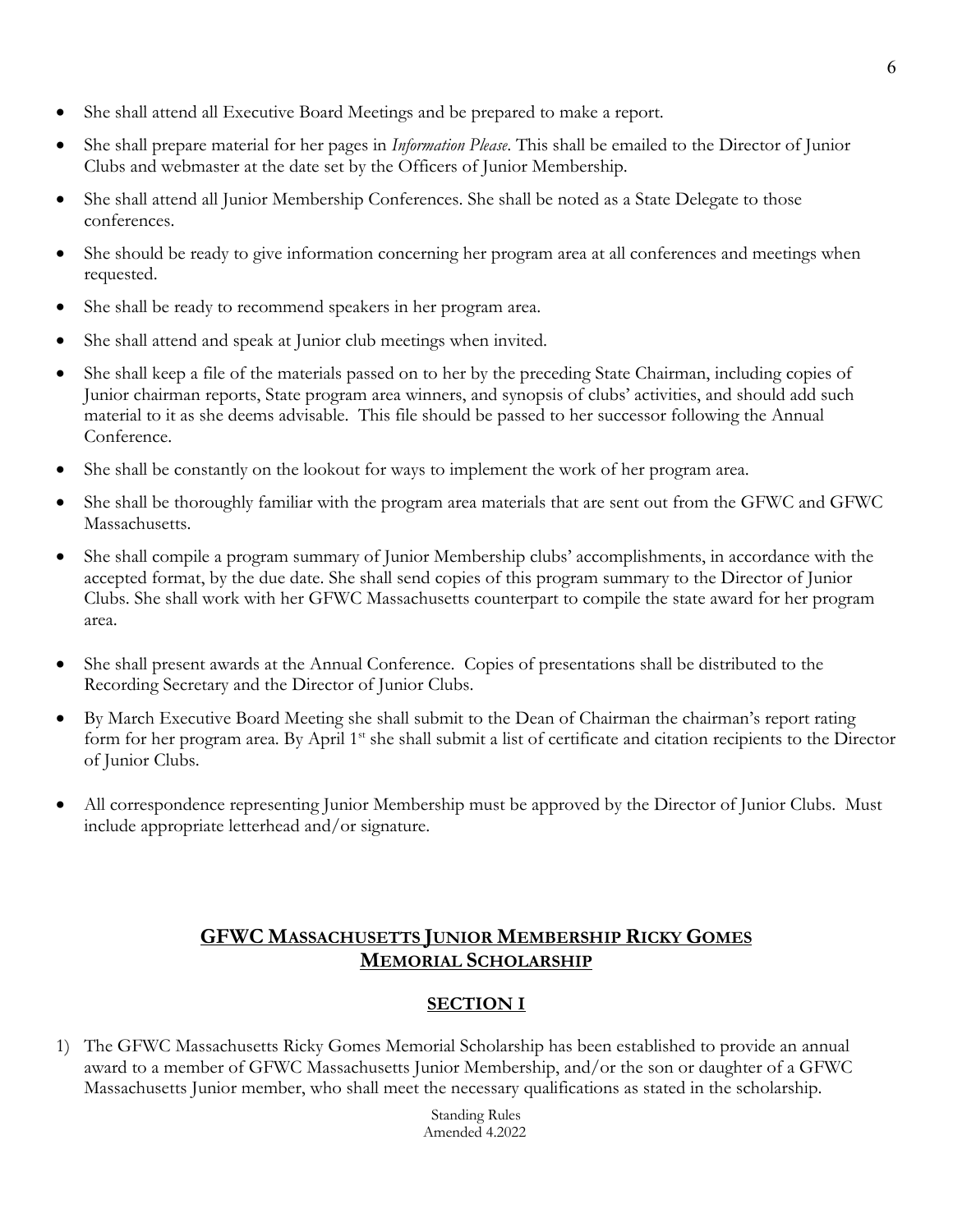- 2) GFWC Massachusetts Junior Membership will make out a check and award it to the recipient at GFWC Massachusetts Junior Membership Annual Conference.
- 3) The award amount will be set according to the finances of GFWC Massachusetts Junior Membership.
- 4) The award may be given to a full-time or part-time student in any year of study.

#### **SECTION II**

- 1) The GFWC Massachusetts Junior Membership Treasurer shall establish a separate account in the name of the GFWC Massachusetts Junior Membership Ricky Gomes Memorial Scholarship and shall there deposit any money turned over to her for the scholarship fund.
- 2) Funds for the scholarship shall be raised by donations, as well as special projects, determined by the Executive Board of Junior Membership.

#### **SECTION III**

- 1) The fund shall be administered by the GFWC Massachusetts Junior Education Chairman who shall be the Scholarship Administrator. In the event the Education Chairman has a conflict of interest, administration will pass to the Assistant Director/ Director-Elect.
- 2) Applications forms are in *Information Please* and *Information Please Supplement*.
- 3) The Scholarship Administrator shall select three judges.
	- a) It is preferred that the judges be involved in the field of education.
	- b) A judge may not be a member of GFWC Massachusetts/GFWC Massachusetts Junior Membership
	- c) A judge may not be related to any applicant.
	- d) The judges shall select at least one recipient and one runner-up. Additional recipients may be selected upon direction of the Junior Membership Scholarship Committee provided there is sufficient money available

## **THE MARTA L. DIBENEDETTO JUNIOR MEMBERSHIP FUND**

The Marta L. DiBenedetto Junior Membership Fund ("Fund") shall be established for GFWC Massachusetts Junior Membership and operate under the following mandates:

- 1) The Fund shall be an unrestricted fund which may be used for the purpose of supplementing operating expenses of the organization.
- 2) A separate account shall be established and maintained for the purpose of maximizing the monies in the Fund.
- 3) Every donation shall become part of the Fund in a timely manner.
- 4) A Fund Committee shall consist of the Director of Junior Clubs, Treasurer, Immediate Past Director of Junior Clubs, Member of the Past Junior State Officers Club not presently serving on Junior Membership Board and a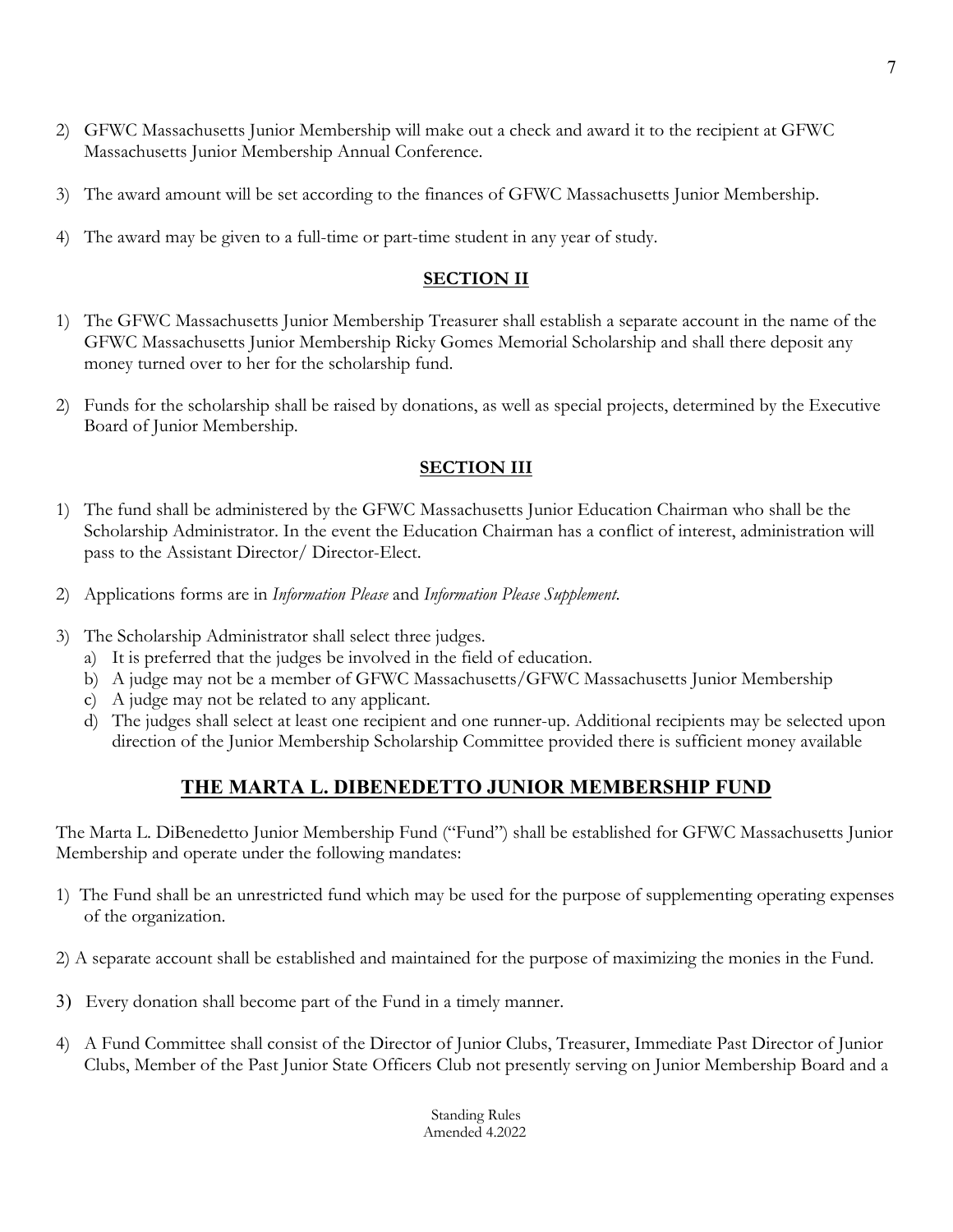Member at Large not presently serving on Junior Membership Board. The Treasurer shall serve as chairman and call a meeting on an as-needed basis to conduct the business of the Committee.

5) A written request from the Executive Board of GFWC Massachusetts Junior Membership, which includes a deadline for proposed funds, will be submitted to the Fund Committee. The Fund Committee shall respond before the requested deadline.

# **OFFICIAL MAILING**

1) All official mail sent out by Junior Membership MUST have the following words placed in this order: GENERAL FEDERATION OF WOMEN'S CLUBS OF MASSACHUSETTS

> \_\_\_\_\_\_\_\_\_\_ (Her name) \_\_\_\_\_\_\_\_\_\_\_\_\_\_, President \_\_\_\_\_\_\_\_\_\_ (Her name) \_\_\_\_\_\_\_\_\_\_\_\_\_\_, Director of Junior Clubs

- 2) All official mail should first be sent to the Director of Junior Clubs for approval.
- 3) A copy of all correspondence should be sent to everyone on the Director of Junior Clubs' Mailing List. Copies of other pertinent material should be sent to respective officers, District Nominating members, chairmen, etc. Each state Junior Chairman should include on her mailing list the GFWC Massachusetts state program chairman and the GFWC chairman.
- 4) Advance notices of all Junior Membership activities and all programs must be sent to GFWC Massachusetts Headquarters.

## **OFFICIAL JEWELRY FOR DIRECTOR, OFFICERS, AND COUNSELOR**

- 1) A gift up to \$300 symbolizing her administration shall be given to the outgoing Director of Junior Clubs.
- 2) The traditional pin for the presiding Director of Junior Clubs has been provided and shall be passed on to her successor.
- 3) A gift shall be given to the outgoing Counselor to Junior Membership.
- 4) A traditional pin for each officer has been provided and shall be passed on to her successor.

# **VOTING AND REPRESENTATION**

- 1) Voting at Junior Membership Conferences is governed by Junior Membership Bylaws, Article IX, Section 8, entitled Representation as printed in the GFWC Massachusetts Manual.
	- a) For every ten members, a Junior Club shall be entitled to one voting delegate.
	- b) Junior Membership Officers, Chairmen, Nominating Committee Members and Past Directors of Junior Clubs shall be State Delegates with voting privileges.
- 2) A member of the Executive Board who is not president of her local club must register at Junior Conferences as a State Delegate and not as a delegate from her club. A member of the Executive Board who is president of her club may register either as a State Delegate or as a Club Delegate.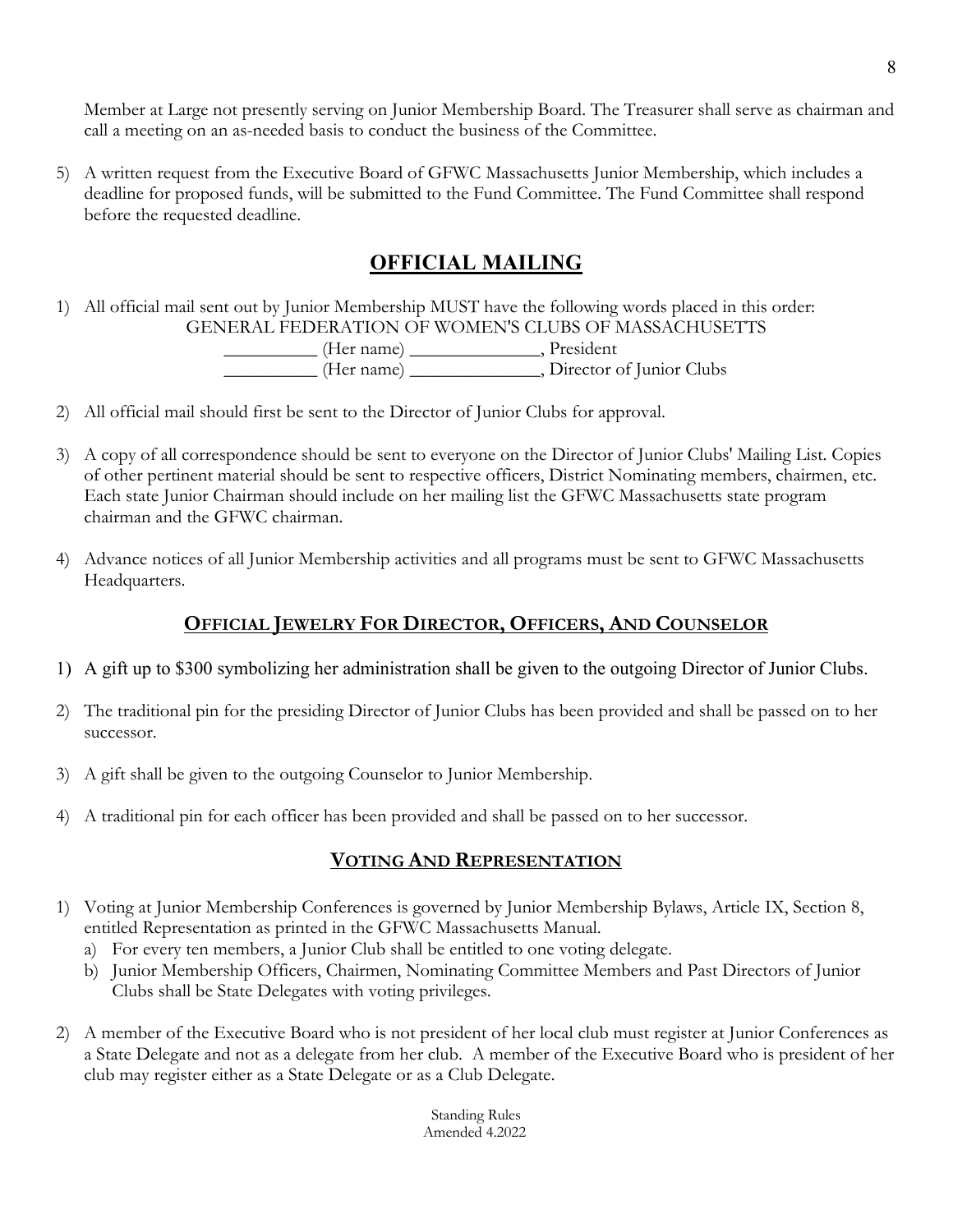3) Junior representation and voting at GFWC Massachusetts Meetings is governed by the GFWC Massachusetts Bylaws, Article X, Sections 1,2,3,4, and 5 and Article IX, Section 8 as printed in the GFWC Massachusetts Manual.

## **OFFICERS EXPENSES**

- 1) \$1.00 per capita dues of Junior Membership clubs shall be allocated toward travel expenses of the Director of Junior clubs. Additional funding shall come from basket raffles at state meetings. The Travel Fund shall pay all travel expenses including either by car w/mileage reimbursement at non-profit IRS rate in effect at the time, airline or train at most economical rate; room and board for one-half room rate; meals and scheduled functions, and registration of the Director of Junior Clubs (or her alternate) to the following: GFWC MA Combined Fall Meeting, GFWC MA Combined Midwinter Meeting in the even-year, and GFWC MA Combined Annual Convention; The New England Region Conference, and NER Board of Director's Meetings; GFWC Convention, and GFWC Board of Director's Meetings.
- 2) On Installation years, attending the GFWC Massachusetts and the GFWC Convention shall be the Director of Junior Clubs who has served as the Director during the club year immediately preceding the Convention. She is encouraged to share with her successor projects and plans for the next administration of GFWC.
- 3 a.) The Director-elect of Junior Clubs shall have all her travel expenses paid to attend the GFWC Orientation for incoming Board of Directors. Covered expenses will include transportation either by car w/mileage reimbursement at non-profit IRS rate in effect at the time, airline or train at most economical rate; room and board for one-half room rate; meals and scheduled functions, and registration. An estimate of these expenses will be used for the line item of budget.
- 3 b) On an Installation year, the Director-elect of Junior Clubs shall have all her travel expenses paid to attend the GFWC Convention. Covered expenses will include transportation either by car w/mileage reimbursement at non-profit IRS rate in effect at the time, airline or train at most economical rate; room and board for one-half room rate; meals and scheduled functions, and registration for GFWC Convention and the post-Convention Board of Directors meeting. An estimate of these expenses will be used for the line item of budget.
- 4) The Assistant Director, Secretary and Treasurer of GFWC MA Junior Membership attending the GFWC MA Combined Annual Convention shall have their meals and registration fees paid with available funds in the treasury.
- 5)All officers of GFWC MA Junior Membership are expected to pay the fees and/or transportation cost for events covered in this Standing Rule that they are attending and eligible for reimbursement and then submit a Reimbursement Form to the Treasurer unless prior arrangements have been made with the Treasurer.

## **RULES AND EXPENSES OF JUNIOR MEMBERSHIP CONFERENCES**

1) A conference is held to enable the Director of Junior Clubs and the Executive Board to explain the work of the organization and to help clubs with ideas to implement the programs of Junior Membership. The geographic location of conferences will be voted on by the Executive Board, with special consideration being placed on rotation throughout the State. Any club wishing to be the hostess club for a conference must submit its invitation to the Executive Board in writing.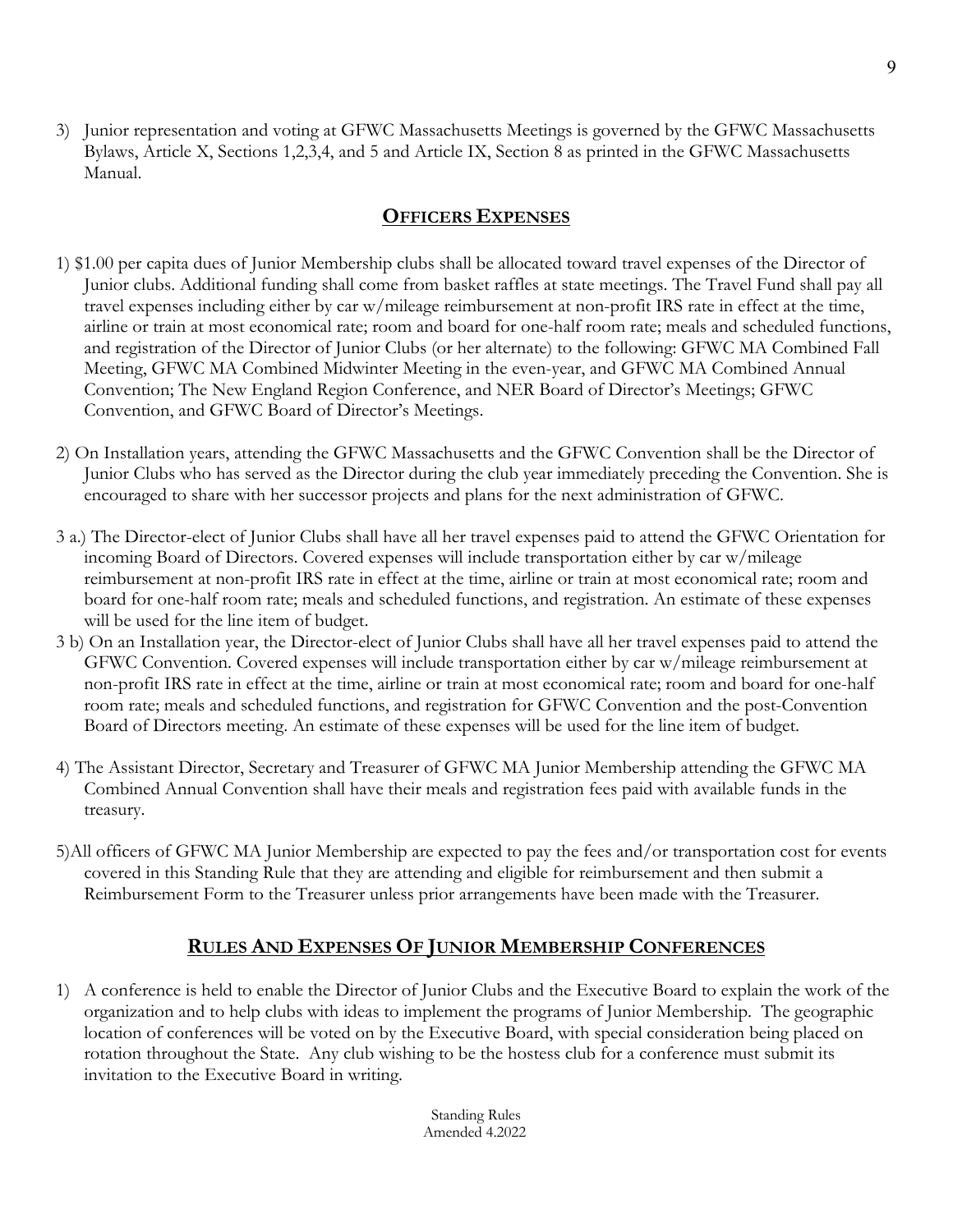- 2) Conference registration fee will be \$15.00.
	- a) The State President, Counselor to Junior Membership and Director of Junior Clubs shall not pay the usual registration fee for all conferences.
	- b) Past Directors of Junior Clubs shall not pay the usual registration fee for Annual Conference.
- 3) The CALL for the Conferences shall be sent no later than four weeks before the meeting date.
- 4) The Meetings Chairman must consult with the Director of Junior Clubs. She shall make all arrangements for the Conference with the hostess club(s) or facility representative with the approval of the Executive Board.
- 5) Junior Membership shall be responsible for:
	- a) Printed programs.
	- b) Luncheon and banquet tickets for GFWC Massachusetts Junior Membership Annual Conference for the State President (or her alternate) who has served during the club year immediately preceding the Conference.
	- c) Luncheon and banquet tickets for the GFWC Massachusetts Junior Membership Annual Conference for the Counselor to Junior Membership who has served during the club year immediately preceding the Conference.
	- d) Banquet tickets at the Annual Conference of Junior Membership for the incoming GFWC Massachusetts President when there is a change in administration.
	- e) Luncheon tickets for the Director of Junior Clubs at Fall and Annual Conferences and banquet tickets and room and board at the Annual Conference of Junior Membership.
	- f) Making luncheon arrangements which shall be handled apart from conference expenses when in a hotel. Luncheon reservations and advance registration is refundable if the meetings chairman is notified by the time noted in the official Conference Call.
- 6) If a conference is hosted by a Junior Club, that club shall be responsible for:
	- a) Providing name tags, staying at registration table until all clubs are registered and helping the Meetings Chairman during the day.
	- b) Providing centerpieces for lunch and/or banquet tables.

7) The Meetings Chairman will have her meals at Fall and Annual Conferences and her share of room (1 night) at Annual Conference paid for by Junior Membership.

#### **INFORMATION PLEASE**

*Information Please* is the Massachusetts Junior Membership club manual. It is made available electronically on the GFWC Massachusetts, Junior Membership website.

## **MEMBERSHIP FIGURES/ MANUAL QUESTIONNAIRES**

The official membership figure will be that figure listed for the club in the current GFWC Massachusetts Manual. This is the figure given by club presidents on the manual questionnaire with their slate of incoming officers. Club presidents must submit the questionnaire to the Director of Junior Clubs by April 1st. Clubs shall be divided into two categories:

Division 1 Membership of 31+ Division 2 Membership of 1 - 30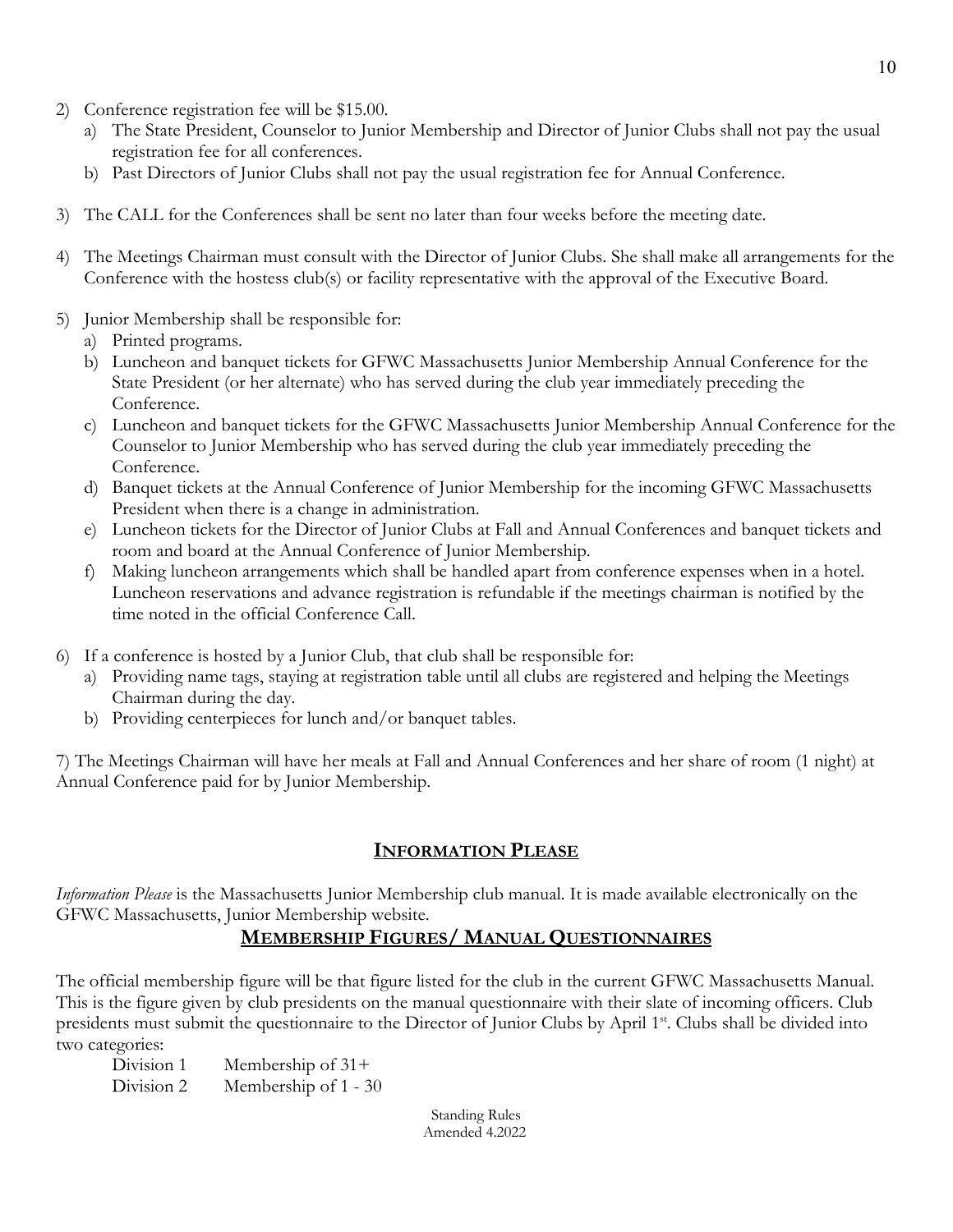This figure shall be used in all reports, contests, and Junior questionnaire.

#### **EXPENSES**

No expenses may be reimbursed by Junior Membership without submission of detailed bills/receipts and explanation to the Treasurer of Junior Membership. Expenses, other than necessary expenses of the Director, shall be submitted to the Junior Executive Board for approval.

The Membership Chairman will be allowed expenses to help defray costs in the formation of new clubs.

## **COURTESIES/ETIQUETTE/PROTOCOL**

When inviting an Officer, Counselor to Junior Membership or Chairman to visit a club, the club Secretary should send the invitation well in advance of the meeting. The invitation should include the date, time, place (including street address and contact number.) If the person is being asked to speak the length of time should also be included. If the person had accepted, a reminder should be sent a few days before the meeting.

A club may pay the travel expense of an invited Officer, Counselor, Chairman or any other member of the Junior Executive Board when they have been specifically asked to speak on the work of Junior Membership at a club meeting. Expenses rated at \$.25/mile. No club shall pay more than \$25.00.

Guests should be greeted at the door and directed to their seat. If there is more than one state guest, they would prefer to sit directly among club members rather than be seated together. The entire audience, in respect for the office, should rise to greet the GFWC President, GFWC State President, GFWC Director of Junior Clubs and/or the GFWC Director of Junior Clubs. One would rise when she is introduced to speak.

Federation leaders should be introduced at the beginning of the meeting in the following order:

State President GFWC International guests Director of Junior Clubs Counselor to Junior Clubs State Officers-Women's Club then Junior Clubs District Directors (Women's Clubs) Nominating Committee Members Junior State Chairmen Visiting Club Presidents, Women's Club or Junior Club Advisors

When guests are to speak the order is reversed.

## **OTHER INFORMATION FOR CLUB PRESIDENTS**

Addresses: GFWC Massachusetts Headquarters GFWC Headquarters P.O. Box 679 1734 N Street, N.W. 245 Dutton Road Washington, D.C. 20036 Sudbury, MA 01776 www.gfwc.org (978) 443-4569 E-mail:  $gfwc@gfwc.org$ www.gfwcma.org